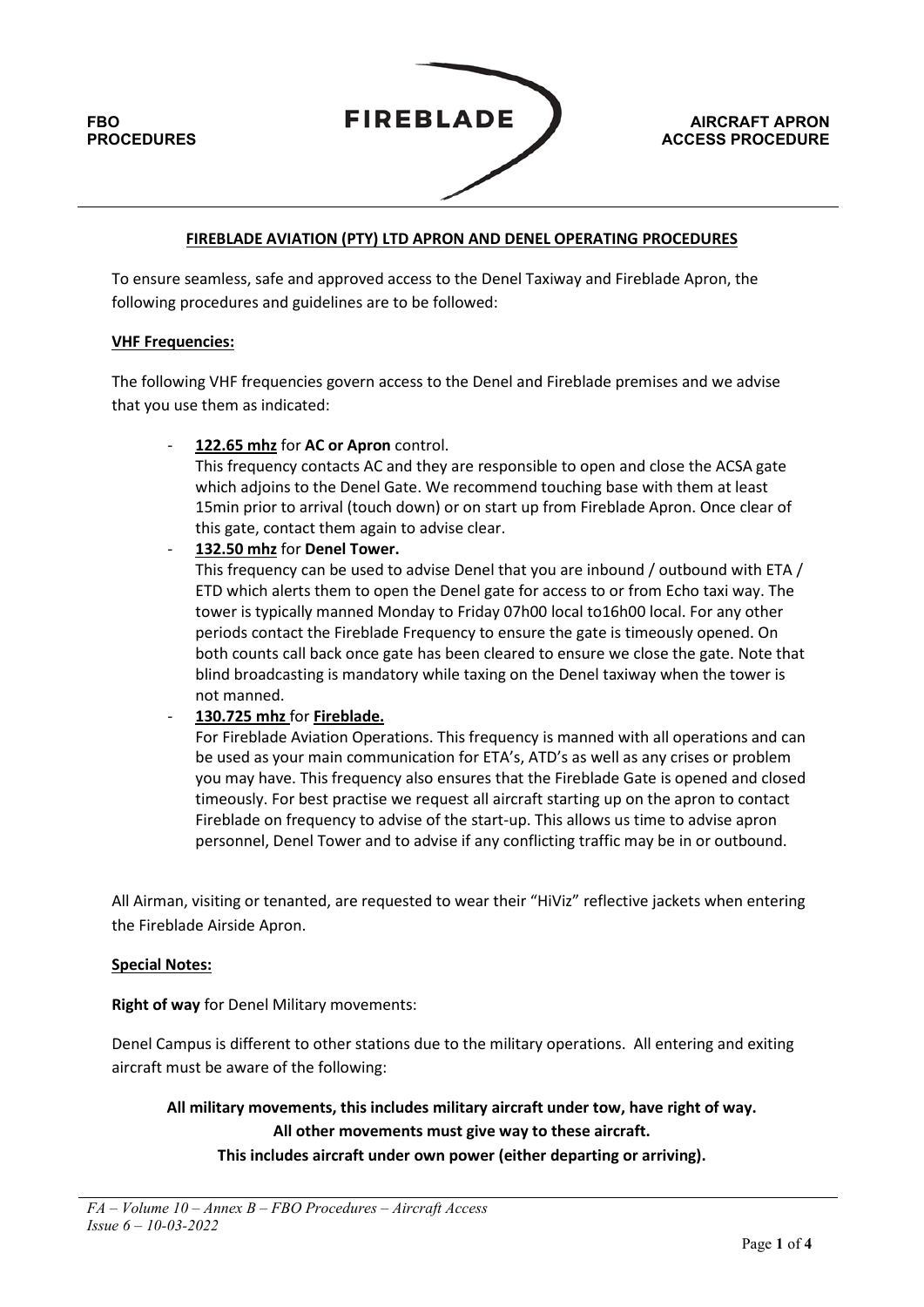

**AIRCRAFT APRON ACCESS PROCEDURE**

## **Description of the military aircraft** for ease of identification:

Usually in camouflage colours. The only aircraft operating under Denel (military) are the Oryx, Rooivalk, C130 (Hercules) and Cheetah. The helicopters will be blended colours (brown, grey). The C130 will be grey (almost similar to Cheetah). The L29 (ZU-AUX, blue with tiger stripes) does assist the Cheetah operations from time to time. The tugs are usually open tractor type tugs.

The most telling sign will be the tail number - All military aircraft have a tail numbers and not a registration. Except civilian aircraft assisting in operations (currently only ZU-AUX, an L29).

Please take note that **general airside rules** apply at Fireblade, when airside.

- Crew are required to wear reflective safety vests "HiViz" on when walking across the apron, as governed by ACSA. If not available, please wait until a Fireblade Representative can escort you onto the Apron.
- Anyone entering the Fireblade Airside Apron shall be subjected to a security search. This includes baggage and equipment or catering.

The following special notes apply to **fixed wing aircraft** when operating into or out of the Fireblade Apron:

- Always follow the visual instructions of our qualified Marshalls, unless dangers are perceived by the PIC.
- Taxi speed to be kept to a fast walking pace
- Should any incidents or hazards be perceived you may contact the safety department.

The following special notes apply to **helicopter** operations in and out of the Fireblade Apron

- No helicopter may land directly onto the Fireblade Apron. All Rotor solutions are requested to contact Denel tower for a landing position on the Denel Taxiway or Helicopter landing bays.
- Once Fireblade Ops has been contacted and the Fireblade Gate is fully open, the helicopter may taxi using the taxi line (either with wheels or air taxi (if skids)) into the apron area.
- If a marshall is present kindly follow the visual instructions. If no Marshall is present taxi to the designated helizone.
- For departure the same procedures apply as per the fixed wing solutions.
- No direct apron vertical departure allowed inside the Fireblade Apron.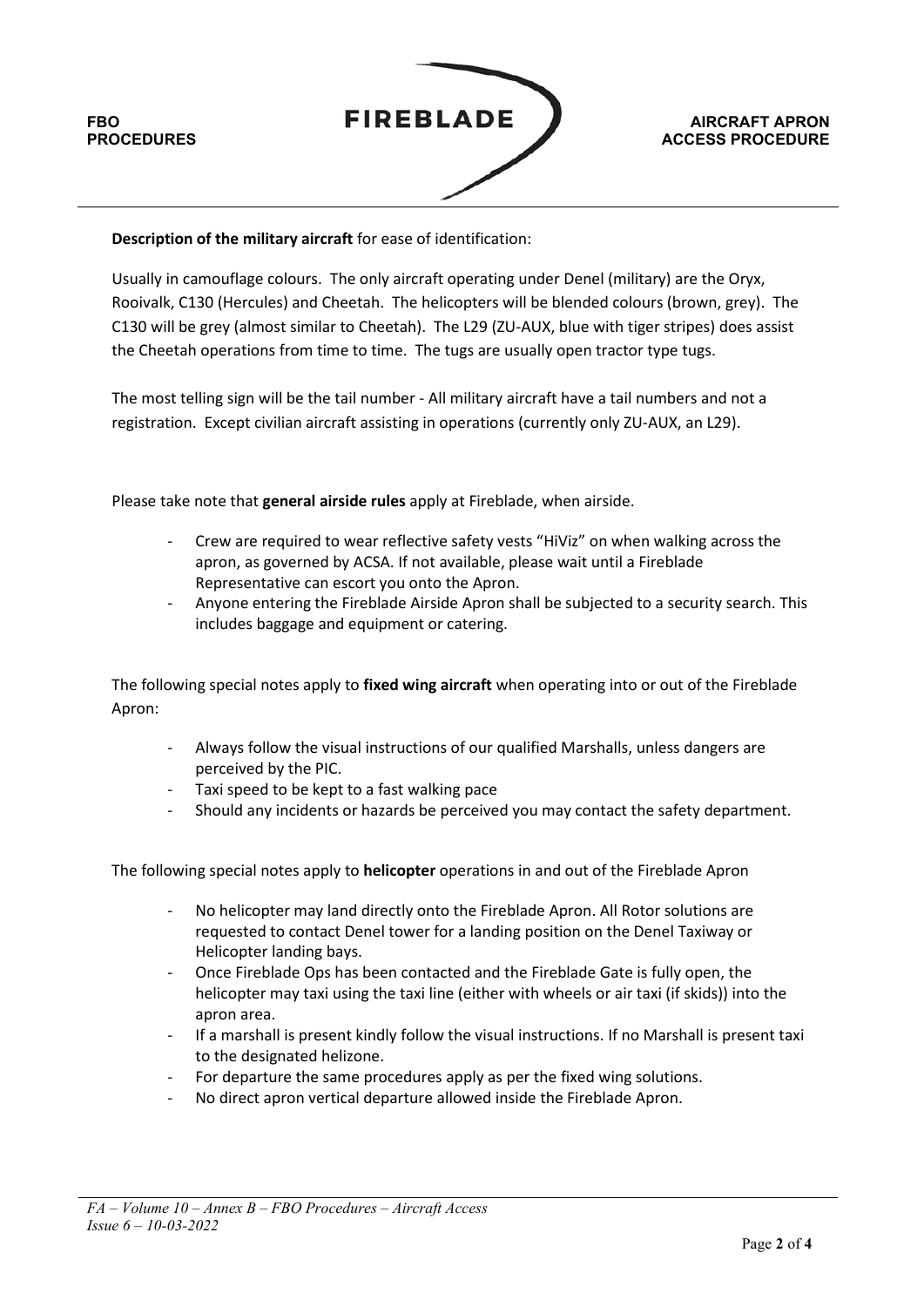# **FBO PROCEDURES**



### **AIRCRAFT APRON ACCESS PROCEDURE**

## **Contact Details for Fireblade:**

### **FBO Operations**

Telephone: +27 10 595 3922

E-Mail: [Fbo.Ops@firebladeaviation.com](mailto:Fbo.Ops@firebladeaviation.com)

#### **Safety**

Telephone: +27 60 521 7489

E-Mail: [Nicolene.Scheepers@firebladeaviation.com](mailto:Nicolene.Scheepers@firebladeaviation.com)

### **Further Query**

Telephone: +27 10 595 3926

E-Mail: [Bradley.Stalls@firebladeaviation.com](mailto:Bradley.Stalls@firebladeaviation.com)

### **Location:**

Kindly see Annex A for visual on Jepp Plate on where Fireblade is located